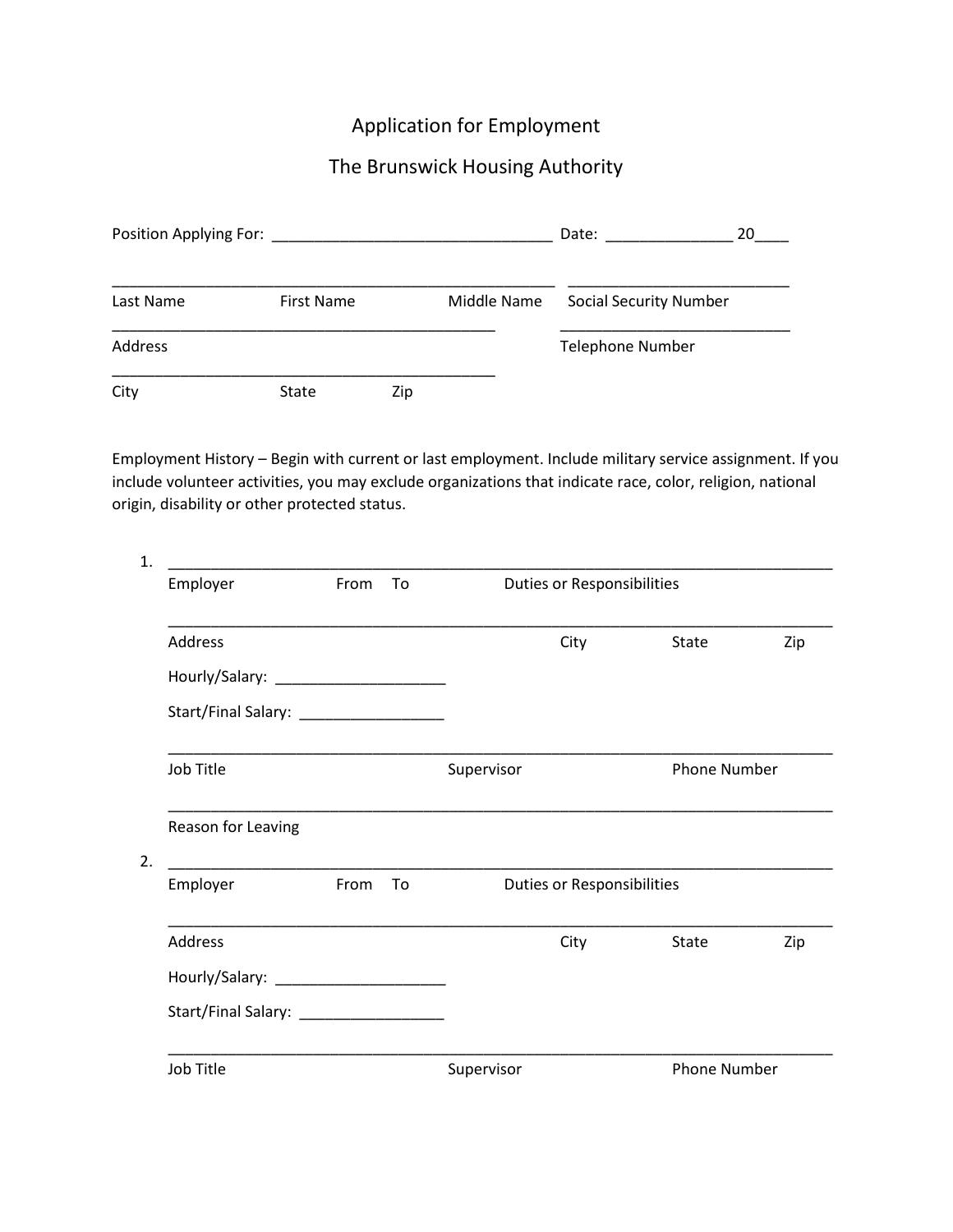|        | Reason for Leaving                     |          |      |    |                                                                     |       |                     |     |
|--------|----------------------------------------|----------|------|----|---------------------------------------------------------------------|-------|---------------------|-----|
| 3.     | Employer                               |          | From | To | <b>Duties or Responsibilities</b>                                   |       |                     |     |
|        | Address                                |          |      |    | City                                                                | State |                     | Zip |
|        |                                        |          |      |    |                                                                     |       |                     |     |
|        | Start/Final Salary: __________________ |          |      |    |                                                                     |       |                     |     |
|        | Job Title                              |          |      |    | Supervisor                                                          |       | <b>Phone Number</b> |     |
|        | Reason for Leaving                     |          |      |    |                                                                     |       |                     |     |
| 4.     | Employer                               |          | From | To | <b>Duties or Responsibilities</b>                                   |       |                     |     |
|        | <b>Address</b>                         |          |      |    | City                                                                | State |                     | Zip |
|        |                                        |          |      |    |                                                                     |       |                     |     |
|        |                                        |          |      |    |                                                                     |       |                     |     |
|        | Job Title                              |          |      |    | Supervisor                                                          |       | <b>Phone Number</b> |     |
|        | Reason for Leaving                     |          |      |    |                                                                     |       |                     |     |
|        |                                        |          |      |    | If you need additional space, please use a separate sheet of paper. |       |                     |     |
|        |                                        |          |      |    |                                                                     |       |                     |     |
|        |                                        |          |      |    |                                                                     |       |                     |     |
| School |                                        | Location |      |    | Diploma/Degree                                                      |       | Major               |     |
|        | <b>High School</b>                     |          |      |    |                                                                     |       |                     |     |
|        | <b>Trade/Professional School</b>       |          |      |    |                                                                     |       |                     |     |
|        |                                        |          |      |    |                                                                     |       |                     |     |

College/University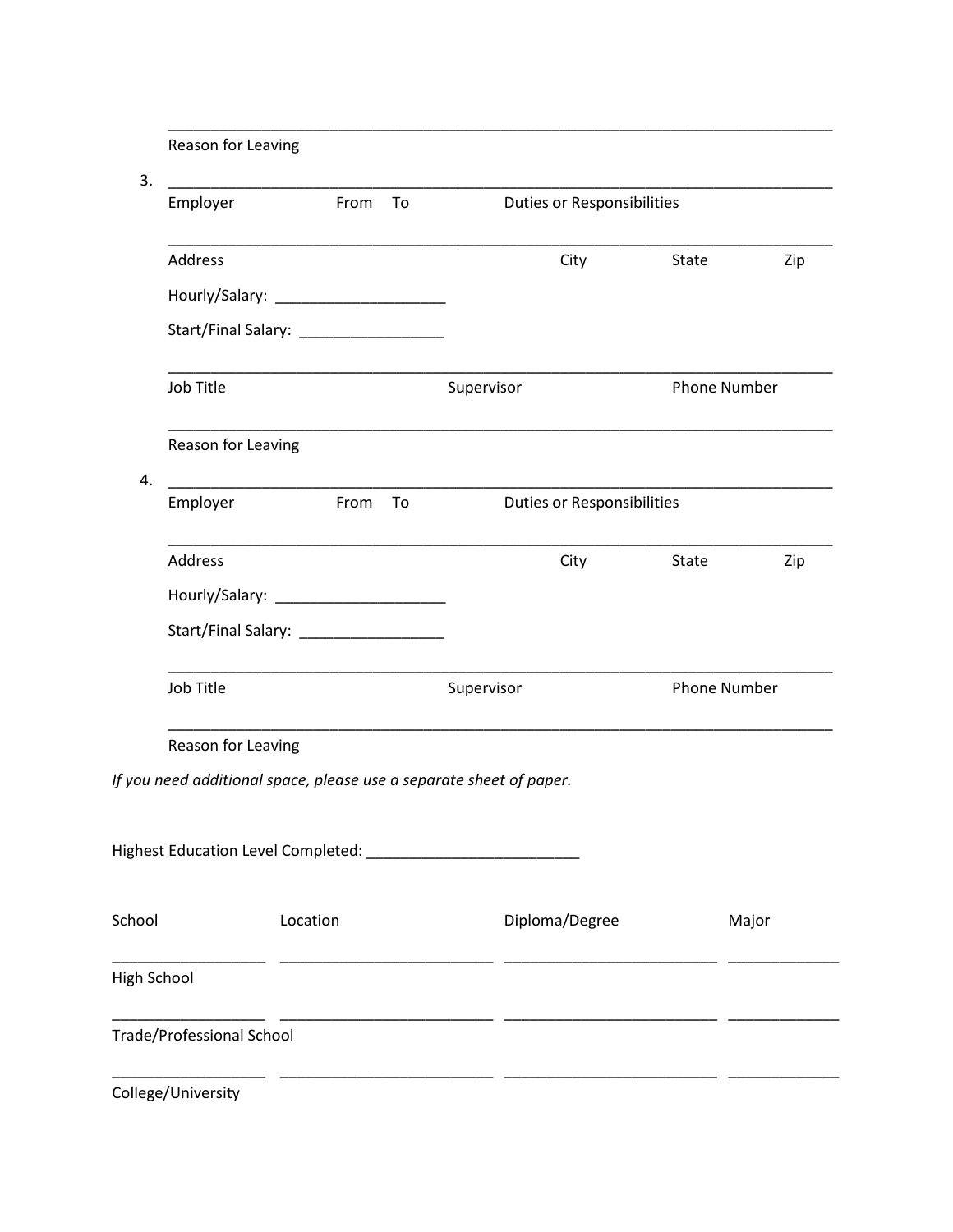Specialized Training, Apprenticeship, Extracurricular Activities, Certifications, Honors, Awards

\_\_\_\_\_\_\_\_\_\_\_\_\_\_\_\_\_\_\_\_\_\_\_\_\_\_\_\_\_\_\_\_\_\_\_\_\_\_\_\_\_\_\_\_\_\_\_\_\_\_\_\_\_\_\_\_\_\_\_\_\_\_\_\_\_\_\_\_\_\_\_\_\_\_\_\_\_\_\_\_\_\_\_\_\_

\_\_\_\_\_\_\_\_\_\_\_\_\_\_\_\_\_\_\_\_\_\_\_\_\_\_\_\_\_\_\_\_\_\_\_\_\_\_\_\_\_\_\_\_\_\_\_\_\_\_\_\_\_\_\_\_\_\_\_\_\_\_\_\_\_\_\_\_\_\_\_\_\_\_\_\_\_\_\_\_\_\_\_\_\_

\_\_\_\_\_\_\_\_\_\_\_\_\_\_\_\_\_\_\_\_\_\_\_\_\_\_\_\_\_\_\_\_\_\_\_\_\_\_\_\_\_\_\_\_\_\_\_\_\_\_\_\_\_\_\_\_\_\_\_\_\_\_\_\_\_\_\_\_\_\_\_\_\_\_\_\_\_\_\_\_\_\_\_\_\_

\_\_\_\_\_\_\_\_\_\_\_\_\_\_\_\_\_\_\_\_\_\_\_\_\_\_\_\_\_\_\_\_\_\_\_\_\_\_\_\_\_\_\_\_\_\_\_\_\_\_\_\_\_\_\_\_\_\_\_\_\_\_\_\_\_\_\_\_\_\_\_\_\_\_\_\_\_\_\_\_\_\_\_\_\_

\_\_\_\_\_\_\_\_\_\_\_\_\_\_\_\_\_\_\_\_\_\_\_\_\_\_\_\_\_\_\_\_\_\_\_\_\_\_\_\_\_\_\_\_\_\_\_\_\_\_\_\_\_\_\_\_\_\_\_\_\_\_\_\_\_\_\_\_\_\_\_\_\_\_\_\_\_\_\_\_\_\_\_\_\_

#### Special Job-Related Skills and Qualification from Employment and Other Experience

| Foreign Languages | Fluent | Good | Fair |
|-------------------|--------|------|------|
| Speak             |        |      |      |
| Read              |        |      |      |
| Write             |        |      |      |

Professional, Trade, Business or Civic Organizations/Offices

*You may exclude organizations that indicate race, color, religion, national origin or other protected status*

#### Military Service

| <b>Branch of Service</b>    | Reserve/Guard                                                     | Service Dates | <b>Type of Discharge</b> |  |  |
|-----------------------------|-------------------------------------------------------------------|---------------|--------------------------|--|--|
|                             |                                                                   |               |                          |  |  |
| <b>Job-Related Training</b> |                                                                   |               |                          |  |  |
|                             |                                                                   |               |                          |  |  |
| Personal                    |                                                                   |               |                          |  |  |
|                             |                                                                   |               |                          |  |  |
| Yes $\square$<br>No $\Box$  | Have you ever applied to us before? If yes, when?                 |               |                          |  |  |
| Yes $\Box$<br>No $\Box$     | Have you ever been employed with us before? If yes, when?         |               |                          |  |  |
|                             |                                                                   |               |                          |  |  |
| Yes $\Box$<br>$N$ o $\Box$  | Do you have a relative or a friend employed with us? If yes, Who? |               |                          |  |  |
|                             |                                                                   |               |                          |  |  |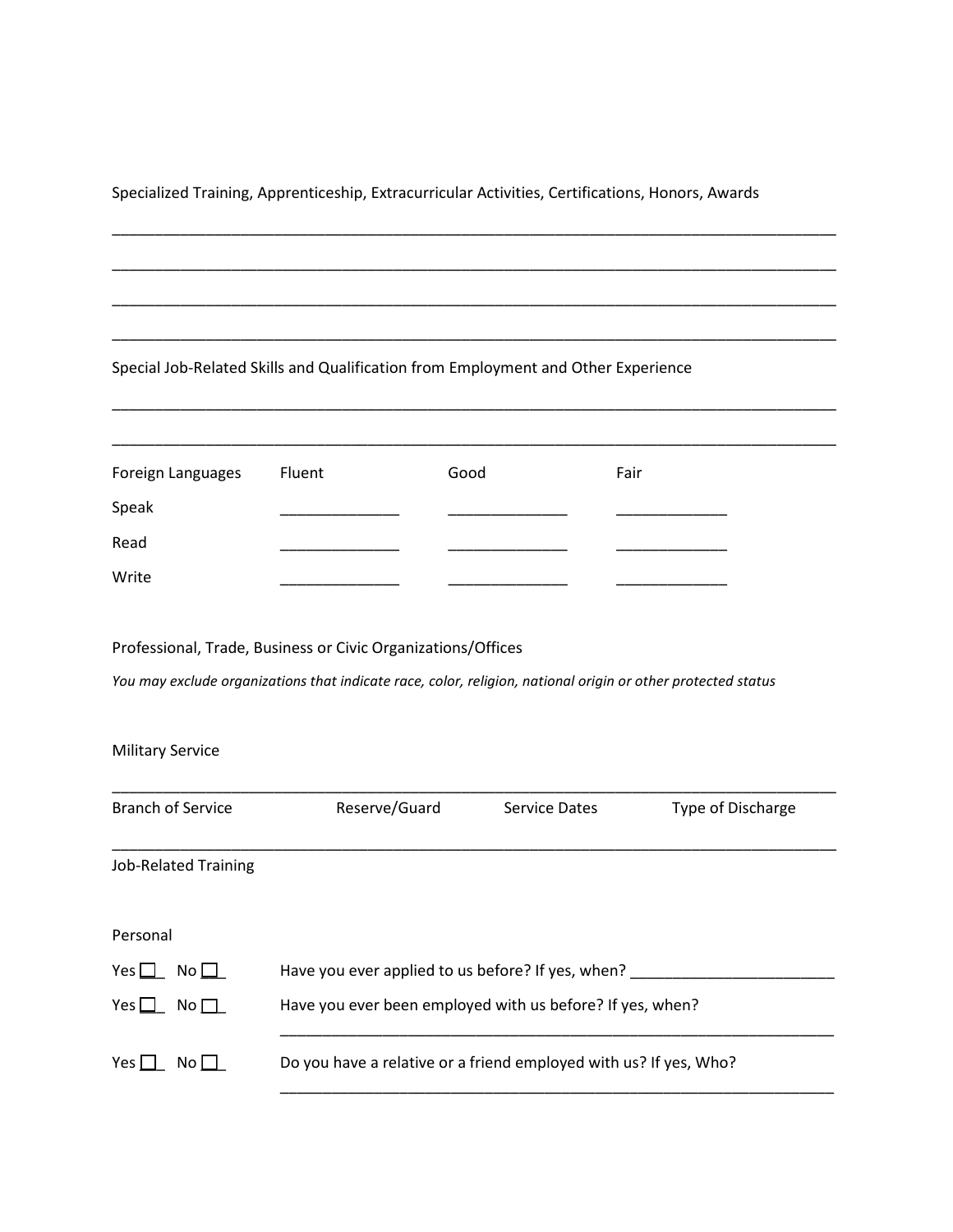| Yes $\square$<br>No $\square$  |                                                                                                                                                                        |  |  |  |
|--------------------------------|------------------------------------------------------------------------------------------------------------------------------------------------------------------------|--|--|--|
| Yes $\Box$ No $\Box$           | Have you ever been convicted of a crime, other than a traffic violation?<br>Conviction will not necessarily disqualify you from employment. If yes, please<br>explain. |  |  |  |
| Yes $\Box$ No $\Box$           | If applying for a position that requires driving, do you have an appropriate and<br>valid license?                                                                     |  |  |  |
| Yes $\Box$ No $\Box$           | If applying for a position that requires driving, have you ever been ticketed for a<br>moving violation including Driving Under the Influence?                         |  |  |  |
| Yes $\Box$ No $\Box$           | Are you a citizen of the United States?                                                                                                                                |  |  |  |
| $Y \text{ es } \Box$ No $\Box$ | If no, does your immigration status permit you to work? Proof must be<br>provided: Visa or Lawful Permanent Resident Card                                              |  |  |  |
| Yes $\Box$ No $\Box$           | Are you currently on "Layoff" status or subject to recall?                                                                                                             |  |  |  |
|                                | On what date will you be available for work? ___________________________________                                                                                       |  |  |  |
| Availability                   |                                                                                                                                                                        |  |  |  |
|                                |                                                                                                                                                                        |  |  |  |
| Yes $\Box$ No $\Box$           | If required, are you available for travel?                                                                                                                             |  |  |  |

## References other than Previous Employers of Relatives

*Providing this information means that you give the Brunswick Housing Authority permission to contact the references listed.* 

| 1. |      |                |                         |
|----|------|----------------|-------------------------|
|    | Name | Address        | <b>Telephone Number</b> |
| 2. |      |                |                         |
|    | Name | <b>Address</b> | <b>Telephone Number</b> |
| 3. |      |                |                         |
|    | Name | Address        | <b>Telephone Number</b> |
| 4. |      |                |                         |
|    | Name | <b>Address</b> | <b>Telephone Number</b> |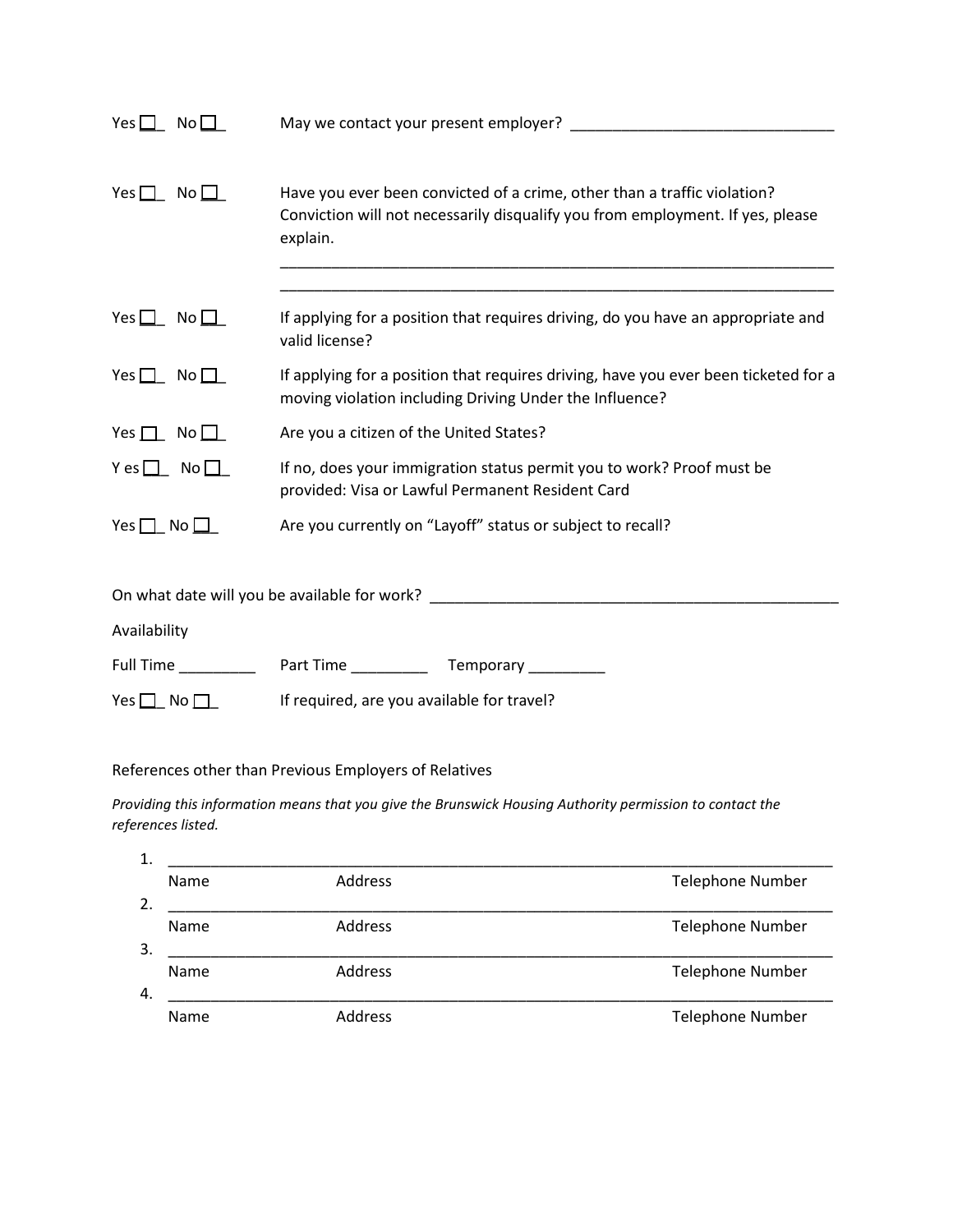## **Applicant's Acknowledgement**

### **Acknowledgement of Rights and Duties**

The applicant understands that neither this document nor any offer of employment from this employer constitutes an employment contract unless a specific document is executed in writing by the employer and the employee. If the applicant is employed by the Brunswick Housing Authority, the employment will be at will. That is, the employee may be terminated at will and the employee may terminate his/her employment at will.

I certify that answers given in the application, including those regarding training and experience are true and complete to the best of my knowledge. I authorize investigation into all statements I have made on this application as may be necessary for reaching an employment decision.

In the event I am employed, I understand that any false or misleading information I knowingly provided in my application or interview(s) may result in discharge and/or legal action. I also understand that if employed, I am required to abide by all rules and regulation of the Brunswick Housing Authority.

Applicant's Signature

#### **Consent to Obtain Motor Vehicle Report**

\_\_\_\_\_\_\_\_\_\_\_\_\_\_\_\_\_\_\_\_\_\_\_\_\_\_\_\_\_\_\_\_\_\_\_

In connection with my application for employment I hereby authorize and consent to allow the Brunswick Housing authority to obtain my driving record for the last seven (7) years from or through the Department of Public Safety Georgia State Patrol

\_\_\_\_\_\_\_\_\_\_\_\_\_\_\_\_\_\_\_\_\_\_\_\_\_\_\_\_\_\_\_\_\_\_\_ \_\_\_\_\_\_\_\_\_\_\_\_\_\_\_\_\_\_\_\_\_\_\_\_\_

\_\_\_\_\_\_\_\_\_\_\_\_\_\_\_\_\_\_\_\_\_\_\_\_\_\_\_\_\_\_\_\_\_\_\_ \_\_\_\_\_\_\_\_\_\_\_\_\_\_\_\_\_\_\_\_\_\_\_\_\_

This \_\_\_\_\_\_\_\_\_\_\_\_ day of \_\_\_\_\_\_\_\_\_\_\_\_\_\_\_\_\_\_, 20\_\_\_

Applicant's Signature Witness

### **Consent to Drug Testing**

In connection with my application for employment I hereby authorize and consent to allow drug testing to be performed prior to my employment according to procedures and protocols approved by the Brunswick Housing Authority

Applicant's Signature **Microsoft Contract Contract Contract Contract Contract Contract Contract Contract Contract Contract Contract Contract Contract Contract Contract Contract Contract Contract Contract Contract Contract** 

### **Consent to Fingerprinting and Record Check**

The position for which your applying or to which you may be assigned may involve entering apartments occupied by residents of the Brunswick Housing Authority or others. Safety of residents being a primary concern of the Brunswick Housing Authority. It is required that you authorize the Brunswick Housing Authority to examine your record by consenting to being fingerprinted at the City of Brunswick Police Department for the purpose of obtaining F.B.I. report for Brunswick Housing Authority review

\_\_\_\_\_\_\_\_\_\_\_\_\_\_\_\_\_\_\_\_\_\_\_\_\_\_\_\_\_\_\_\_\_\_\_ \_\_\_\_\_\_\_\_\_\_\_\_\_\_\_\_\_\_\_\_\_\_\_\_\_\_

Applicant's Signature Witness